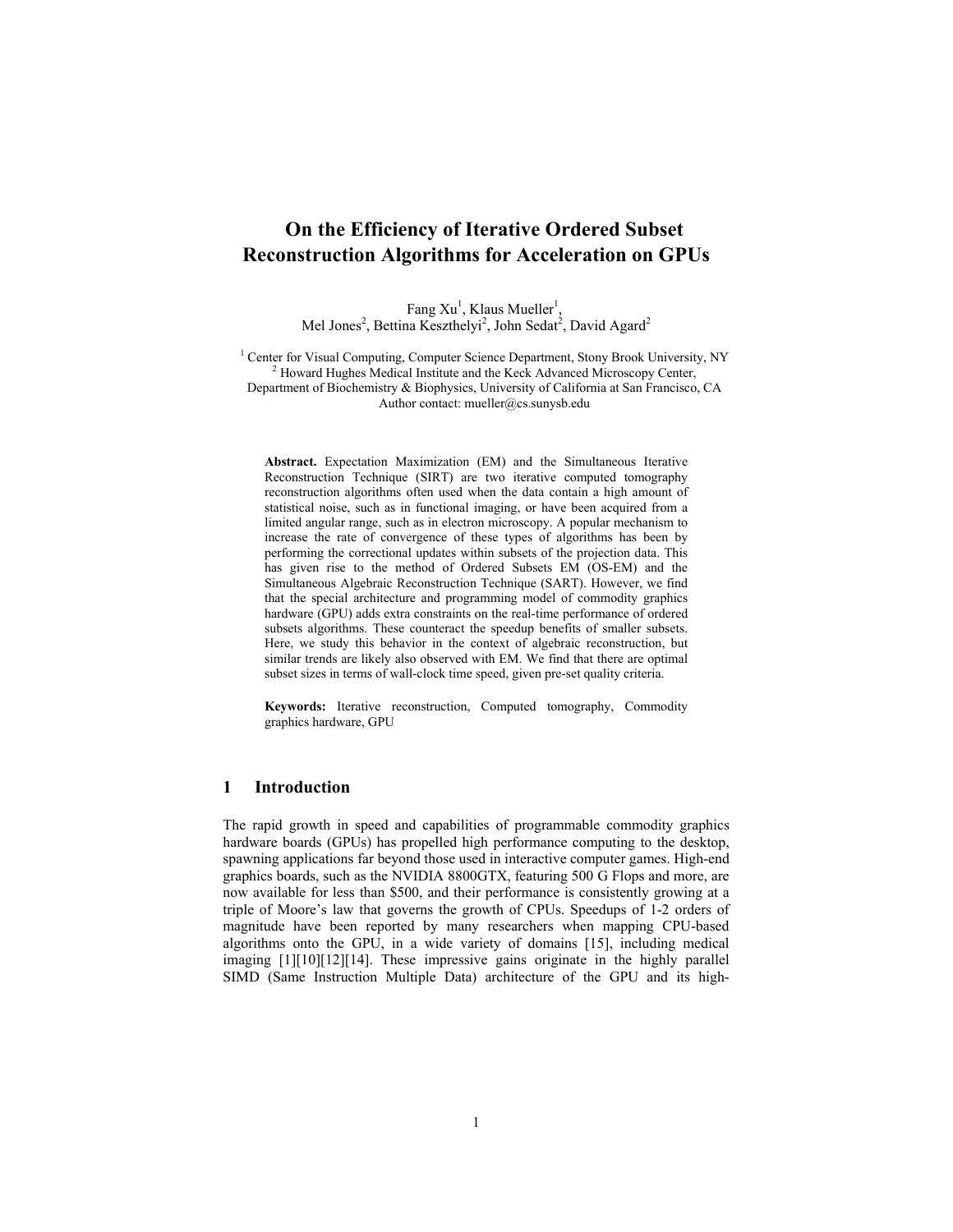bandwidth memory access. For example, one of the current top boards, the NIVIDIA 8800 GTX, has 128 such SIMD pipelines.

It is important to note, however, that the high speedup rates facilitated by GPUs do not come easy. They require one to carefully map the target algorithm from the single-threaded programming model of the CPU to the multi-threaded SIMD programming model of the GPU where each such thread is dedicated to computing one element of the (final or intermediate) result vector. Here, special attention must be paid to keep all of these pipelines busy. While there are 128 SIMD processors on the GPU, many more threads need to be created to hide data fetch latencies. It is important to avoid both thread congestion (too many threads waiting for execution) and thread starvation (not enough threads available to hide latencies). These conditions are in addition to avoiding possible contingencies in local registers and caches that will limit the overall number of threads permitted to run simultaneously. For example, in [12], it was shown that a careful mapping of Feldkamp's filtered backprojection algorithm to the GPU yielded a 20x speedup over an optimized CPU implementation, enabling cone-beam reconstructions of  $512<sup>3</sup>$  volumes from 360 projections at a rate of 52 projections/s, greatly exceeding the data production rates of modern flat-panel X-ray scanners that have become popular in fully-3D medical imaging.

The subject of this paper is to explore iterative reconstruction algorithms in terms of these concerns. Iterative algorithms are different from analytical algorithms in that they require frequent synchronization which interrupts the stream of data, requires context switches, and limits the number of threads available for thread management. Iterative algorithms, such as Expectation Maximization (EM) [11] or the Simultaneous Iterative Reconstruction Technique (SIRT) [5] consist of three phases, executed in an iterative fashion: (1) projection of the object estimate, (2) correction factor computation (the updates), and (3) backprojection of the object estimate updates. Each phase requires a separate pass. Flexibility comes from the concept of ordered subsets, which have been originally devised mostly because they accelerated convergence. The projection data is divided into groups, the subsets, and the data within each of these groups undergo each of the three phases simultaneously. Here, it was found that the larger the number of subsets (that is, the smaller the groups) the faster is typically the convergence, but adversely also the higher the noise since there is more potential for over-correction. In EM, the method of Ordered Subsets (OS-EM) has become widely popular. OS-EM conceptually allows for any number of subsets, but the limit with respect to noise has been noted already in the original work by Hudson and Larkin [7]. For the algebraic scheme, embodied by SIRT, the Simultaneous Algebraic Reconstruction Technique (SART) [2] is also an OS scheme, but with each set only consisting of a single projection. In SART, the over-correction noise is kept low by scaling the updates by a relaxation factor  $\lambda$ <1. Block-iterative schemes for algebraic techniques have been proposed as well [3]. In fact, the original ART [6] is the algorithm with the smallest subset size possible: a single data point (that is, ray or projection pixel).

It is well known that SART converges much faster than SIRT, and a well chosen  $\lambda$ can overcome the problems with streak artifacts and reconstruction noise, allowing it produce good reconstruction results [1]. On the CPU, faster rate of convergence is directly related to faster time performance. But, as we shall show, when it comes to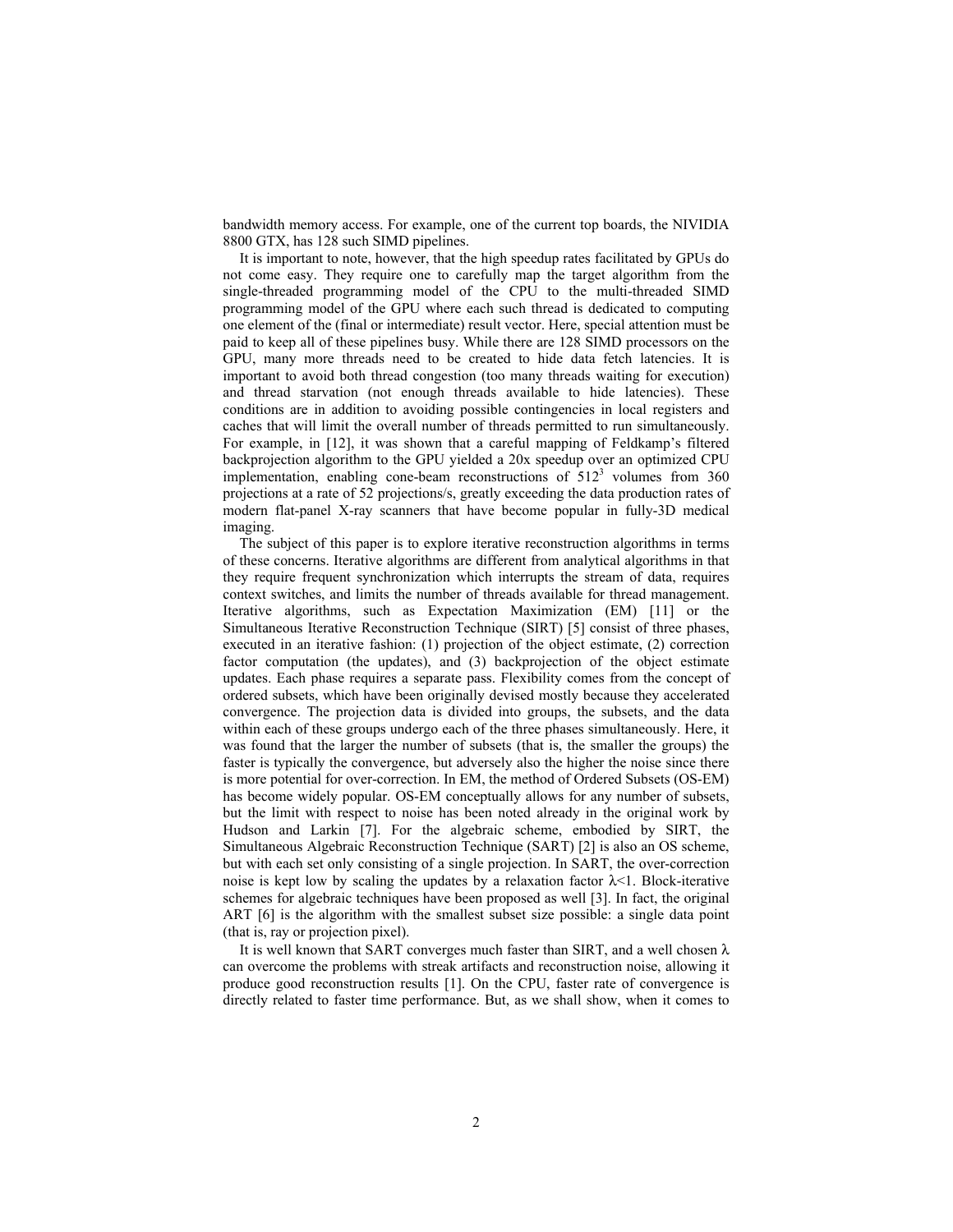acceleration on a streaming architecture such as the GPU, SART is not the fastest algorithm in terms of time performance. In fact, the time performance is inversely related to the number subsets, making SIRT the faster scheme. This due to the overhead incurred by the frequent context switching when repeatedly moving through the three iterative phases: projection, correction, and backprojection. In our experiments, we have found that there are specific subset sizes that optimize both reconstruction quality and performance. Here we note, however, that the optimal setting is likely application dependent, making the reasonable assumption that a certain application will always incur similar types of data and thus an optimal parameter setting, once found, will be close to optimal for all data within that application setting. In that sense, our aim for this paper is not to provide an optimal subset setting for all types of data, but rather to raise awareness to this phenomenon and offer an explanation.

Our paper is structured as follows. First, in Section 2, we discuss iterative algorithms in the context of ordered subsets, present a generalization of SIRT to OS SIRT, and describe their acceleration on the GPU. Then, in Section 3, we study the impact of subset size on GPU reconstruction performance and present the results of our studies. Finally, Section 4 ends with conclusions.

## **2 Iterative Reconstruction and its Acceleration on GPUs**

In the following discussion, we have only considered algebraic reconstruction algorithms (SART, SIRT), but our arguments and conclusions readily extend to expectation maximization (EM) algorithms as well since they are very similar with respect to their mapping to GPUs [13].

#### **2.1 Iterative Algebraic Reconstruction: Decomposition into Subsets**

Most iterative CT techniques use a projection operator to model the underlying image generation process at a certain viewing configuration (angle) *φ*. The result of this projection simulation is then compared to the acquired image obtained at the same viewing configuration. If scattering or diffraction effects are ignored, the modeling consists of tracing a straight ray *ri* from each image element (pixel) and summing the contributions of the (reconstruction) volume elements (voxels)  $v_j$ . Here, the weight factor  $w_{ij}$  determines the contribution of a  $v_j$  to  $r_i$  and is given by the interpolation kernel used for sampling the volume. The projection operator is given as:

$$
r_i = \sum_{j=1}^{N} v_j \cdot w_{ij} \qquad i = 1, 2, ..., M
$$
 (1)

where *M* and *N* are the number of rays (one per pixel) and voxels, respectively. Since GPUs are heavily optimized for computing and less for memory bandwidth, computing the  $w_{ij}$  on the fly, via bilinear interpolation, is by far more efficient than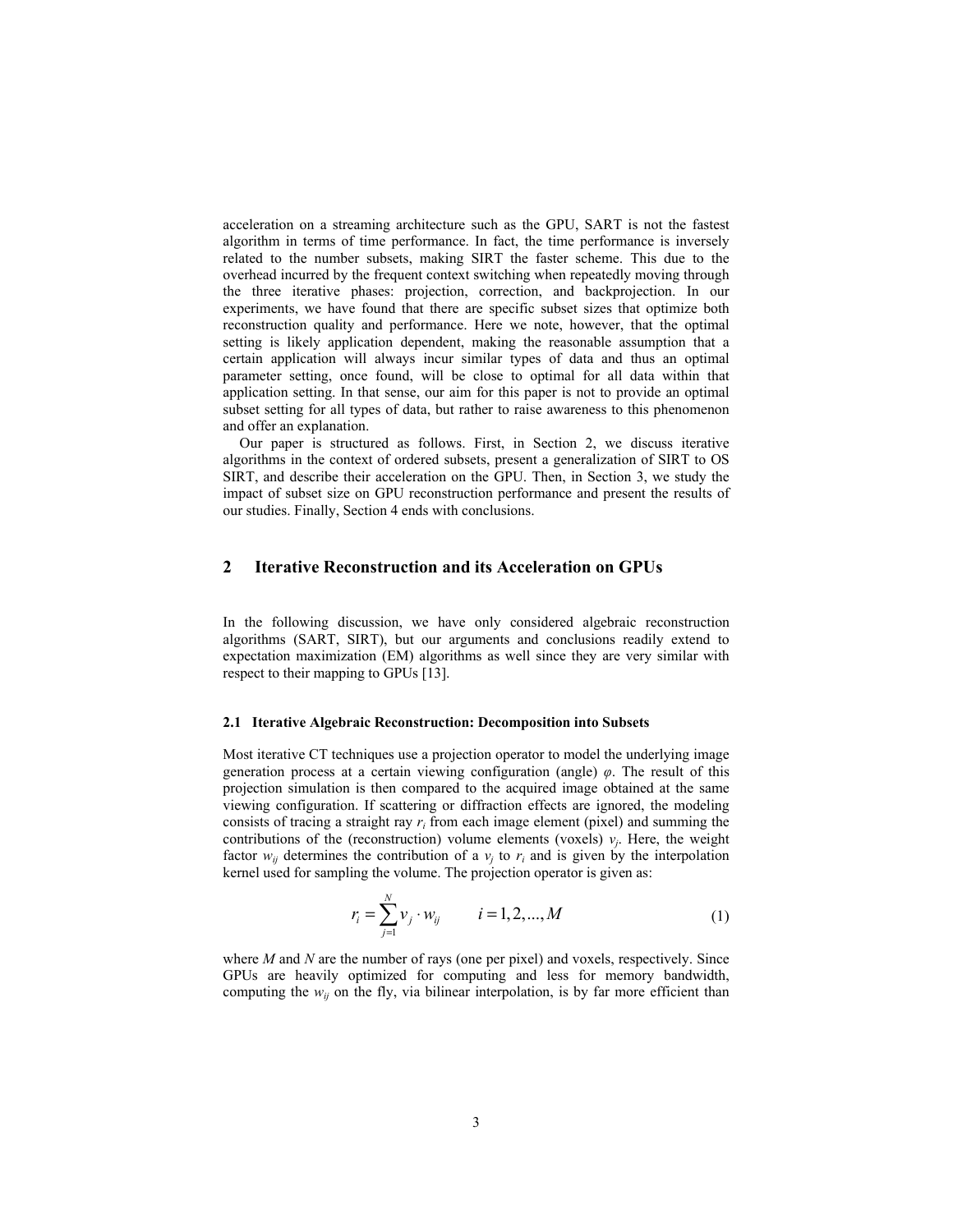storing the weights in memory. The correction update for projection-based algebraic methods is computed with the following equation:

$$
\nu_j^{(k+1)} = \nu_j^{(k)} + \lambda \sum_{p_i \in OS_s} \frac{p_i - r_i}{\sum_{l=1}^N w_{il}} \qquad \qquad r_i = \sum_{l=1}^N w_{il} \cdot \nu_l^{(k)} \tag{2}
$$

For the purpose of this paper, we have written this equation as a generalization of the original SART and SIRT equations to support any number of subsets. Here, the *pi* are the pixels in the *M/S* acquired images that form a specific (ordered) subset *OSs* where  $1 \leq s \leq S$  and *S* is the number of subsets. The factor  $\lambda$  is the relaxation factor, which will be chosen as a function of subset size (for SIRT where  $S=M$ ,  $\lambda=1$ ). The factor k is the iteration count, where  $k$  is incremented each time all  $M$  projections have been processed. In essence, all voxels  $v_i$  on the path of a ray  $r_i$  are updated (corrected) by the difference of the projection ray  $r_i$  and the acquired pixel  $p_i$ , where this correction factor is first normalized by the sum of weights encountered by the (back-projection) ray  $r_i$ . Since a number of back-projection rays will update a given  $v_i$ , these corrections need also be normalized by the sum of (correction) weights. For SIRT, these normalization weights are trivial.

#### **2.2 GPU-Accelerated Reconstruction: Threads and Passes**

As mentioned, the NVIDIA 8800 GTX board has 128 generalized SIMD processors. Up to very recently, the only way to interface with GPU hardware was via a suitable graphics API, such as OpenGL or DirectX, and using CG [4] (or GLSL or HLSL) for coding *shader programs* to be loaded and run on the SIMD *fragment processors*. With the introduction of a new API, CUDA (Compute Unified Device Architecture) [16], the GPU can now directly be perceived as a multi-processor. With CUDA, the CG fragments become the CUDA (SIMD) *computing threads* and the shader programs become the *computing kernels*. With the CUDA specifications, much more information about the overall GPU architecture is now available, which helps programmers to fine-tune thread and memory management to optimize performance, viewing GPUs as the multi-processor architecture it really is. Reflecting this GPGPU (General Programming on GPUs) trend, new GPU platforms have now become available that do not even have graphics display capabilities, such as the NVIDIA Tesla board. Although we used CG shaders to obtain the results presented in this paper, similar symptoms also occur in CUDA where synchronization operations have to be formally called to finish executions of all threads within a thread block to resume the pipeline. After all, the underlying hardware and its architecture remain the same, just the API is different.

A number of papers [12][13] have described in great detail how projection and backprojection operations (phases 1 and 3) can be efficiently performed on the GPU. Since the subject of this paper is mainly the impact of the iterative update schedule on the management of computing threads, we shall express all operations in that context, neglecting the API used for implementation (CG or CUDA). In this work, the 3D object estimate is stored as a stack of slices (2D arrays). For projection a thread is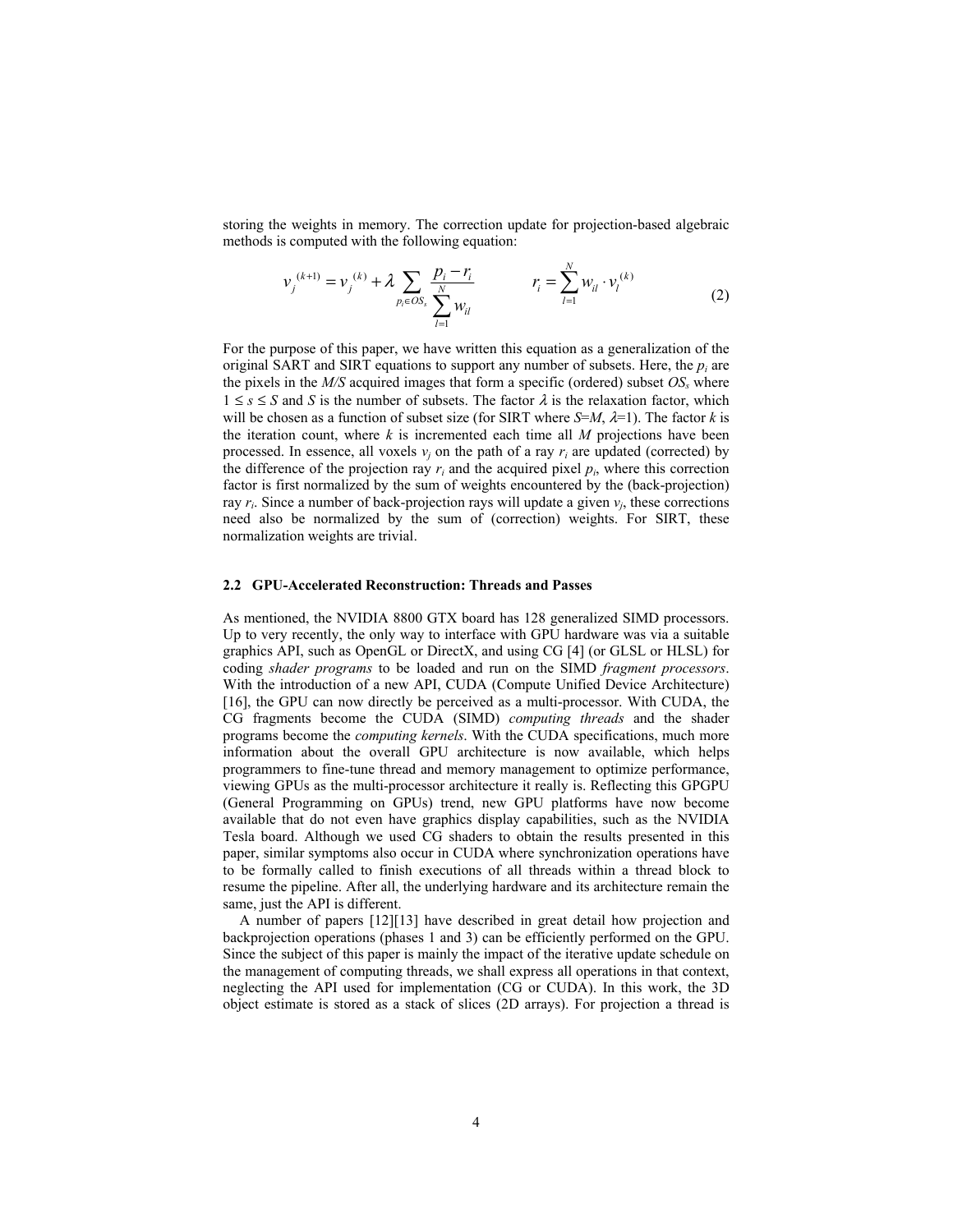spawned for each target pixel, interpolating the slices according to the projective viewing transform. For backprojection a thread is spawned for each target voxel and projection image, interpolating the projection images according to the (same) projective viewing transform. The computation of the correction factors and the normalizations are simple vector operations.

The GPU memory model differentiates itself significantly from its CPU counterpart, posing greater restrictions on memory access operations in order to reduce latency and increase bandwidth. Here not only registers and local memory are reduced or even completely eliminated – the global memory also allows only read instructions during the computation. Further, the write operator can be executed only at the end of a computation, when the thread (or fragment) is released from the pipeline, to be blended with the target. Therefore, in general-purpose computing using GPUs, computations are triggered by initializing a "pass". A pass includes setting up the computation region and attaching a kernel program to simultaneously apply specific operations on every thread generated. The data is then streamed into the pipeline, where the modification can be done only at the end of the pass. Cycles and loops within a program can be implemented either inside the kernel or by running multiple passes. The former is generally faster since evoking a rendering pass and storing intermediate results in memory are costly, but there exists a register count limit in the current hardware which prevents unconstrained use of loops in the kernel.

### **2.3 Ordered Subsets: GPU-Accelerated Reconstruction From Projections**

Having described the relevant elements of the underlying GPU hardware we are now ready to describe their impact in the context of subsets. Equation 2 above described the generalization of algebraic reconstruction into an OS configuration. What is left to define is how the subsets  $OS_s$  are composed and how  $\lambda$  is chosen for given number of subsets *S*. As specified above,  $OS<sub>s</sub>$  is the set of projections contained in each subset, to be used in a pair of simultaneous forward projections and simultaneous backward projections. In our application, each subset has the same number of projections, that is  $|OS_s|=|OS|$ , which is typical. Thus, the total number of projections  $M = |OS| \cdot S$ . The traditional way of filling a certain subset  $OS<sub>s</sub>$  is to select projections whose indices  $m$  $(1 \leq m \leq M)$  satisfy *m* mod  $S = s$ . This is what has been adopted in OS-EM. In contrast, we use a randomized approach to fill the subsets, which we find yields better results than the regular subset population approach. For this, we simply generate a projection index list in random order and sequentially divide this list into *S* subsets.

The relaxation factor  $\lambda$  to be used for an arbitrary *S* is chosen by linearly interpolating the optimal  $\lambda_{SART}$  for SART and the typical value of  $\lambda=1$  used for SIRT (we have found that  $\lambda_{SART} = 0.1$  works well in practice):

$$
\lambda = (\lambda_{SART} - 1)(\frac{S-1}{N-1}) + 1 \qquad 1 \le S \le N \tag{3}
$$

This scheme balances the smoothing effect achieved by the application of a set of simultaneous projections with that obtained by using a lower relaxation factor: the lesser projections in a subset, the lower the  $\lambda$ .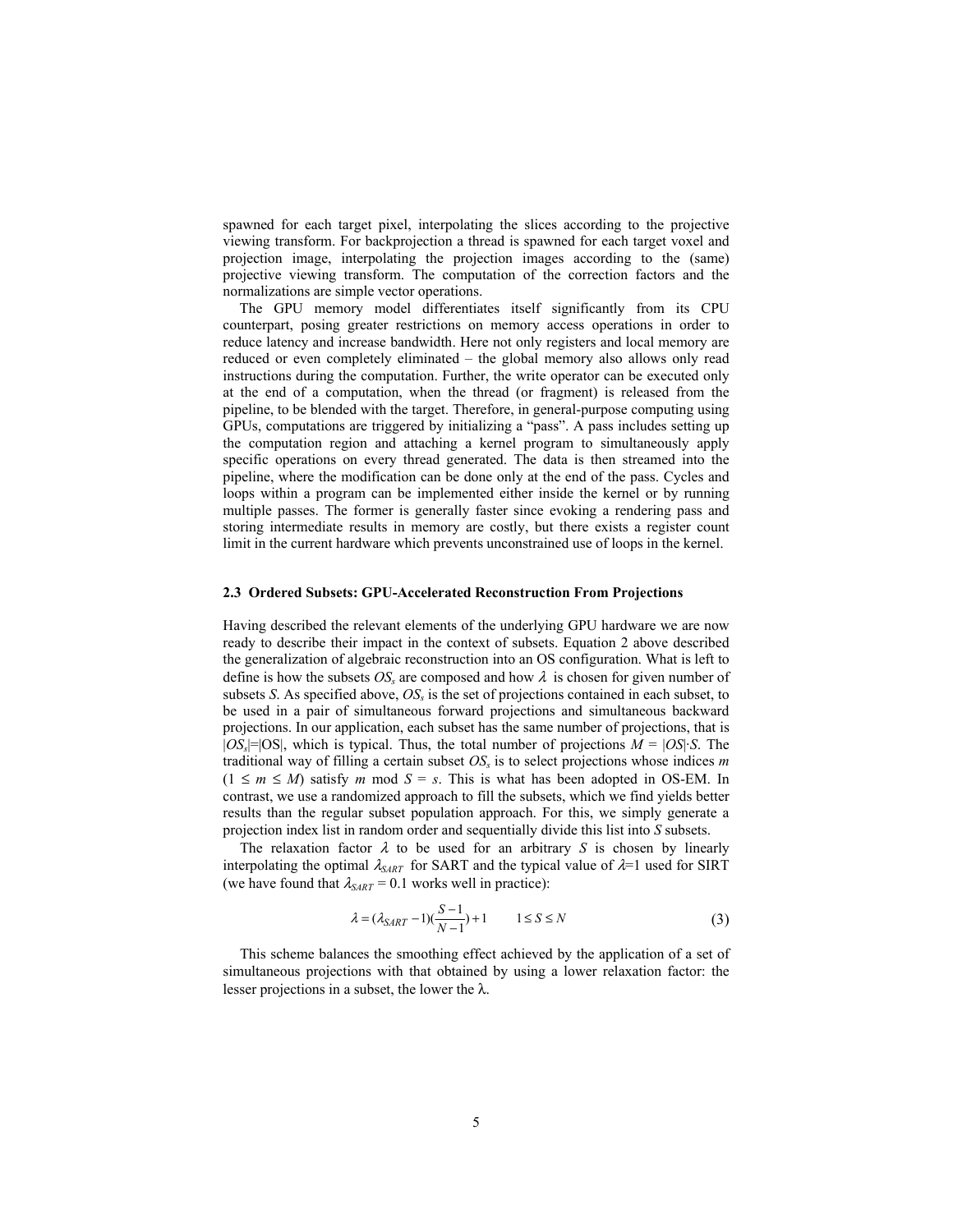In the projection phase, each (pixel) thread computes its entry point, exit point, and ray direction vector (or it looks these up from a texture) and interpolates the slices in SIMD lock step. So, when the size of the subset increases (the  $OS<sub>s</sub>$  projections), more threads are being spawned. In the backprojection, each voxel (thread) computes its mapping to all *OS<sub>s</sub>* projections and interpolates its updates. Having a greater number of projections in the set makes the kernel program longer and increases its efficiency. This is in addition to the reduction of the number of context switches as  $OS<sub>s</sub>$  increases.

### **3 Experiments and Results**

For the following experiments we used the 2D *Barbara* test image to evaluate the performance of the different reconstruction schemes described above. We used this image, popular in the image processing literature, since it has several coherent regions with high-frequency detail, which present a well observable test for the fidelity of a given reconstruction scheme. The target 2D image is obtained by cropping the original image to an area of 256×256 pixels resolution. We obtained 180 projections at uniform angular spacing of [-90˚,+90˚] in a parallel projection viewing geometry. We also simulated a limited-angle scenario, where iterative algorithms are often employed. Here, we produced 140 projections in the interval [-70˚, +70˚]. All reconstructions used linear interpolation.

We observed that for a given number of iterations, reconstruction results from SART achieved the best score but needed the longest time to compute. As motivated above, the reason for this stems from the fact that SART requires more rendering passes on the GPU. SIRT, on the other hand, requires the fewest number of passes per iteration and thus completes it the fastest, but the speed of convergence is the slowest, that is, a greater number of iterations are needed. Again, we note that these findings are specific to GPU-based reconstructions, since here the number of passes is particularly important. A CPU-based reconstruction, in contrast, would be much less sensitive to this relationship since the cost here is dominated by the elementary operations of projection/backprojection, which are massively accelerated on GPUs.

We shall now explore if there is an optimum in terms of the number of subsets. Such an optimal subset size could then be used to generate the best reconstruction in the smallest amount of (wall-clock) time. We will use the cross-correlation coefficient (CC) as the metric to measure the degree of similarity between the original image and its reconstruction:

$$
CC = \frac{\sum_{j} (r_j - \mu_r)(o_j - \mu_o)}{\sqrt{\sum_{j} (r_j - \mu_r)^2 \sum_{j} (o_j - \mu_o)^2}}
$$
(4)

where *j* counts the number of image pixels,  $r_i$  and  $o_j$  are pixels in the reconstruction and original image, respectively, and the μ factors are their mean values. Figures 1 and 2 show the reconstruction results, for both the full and the limited angle case, for a fixed CC (comparing reconstruction with the original) which means that all reconstructed images are nearly identical to each other (in terms of statistical error).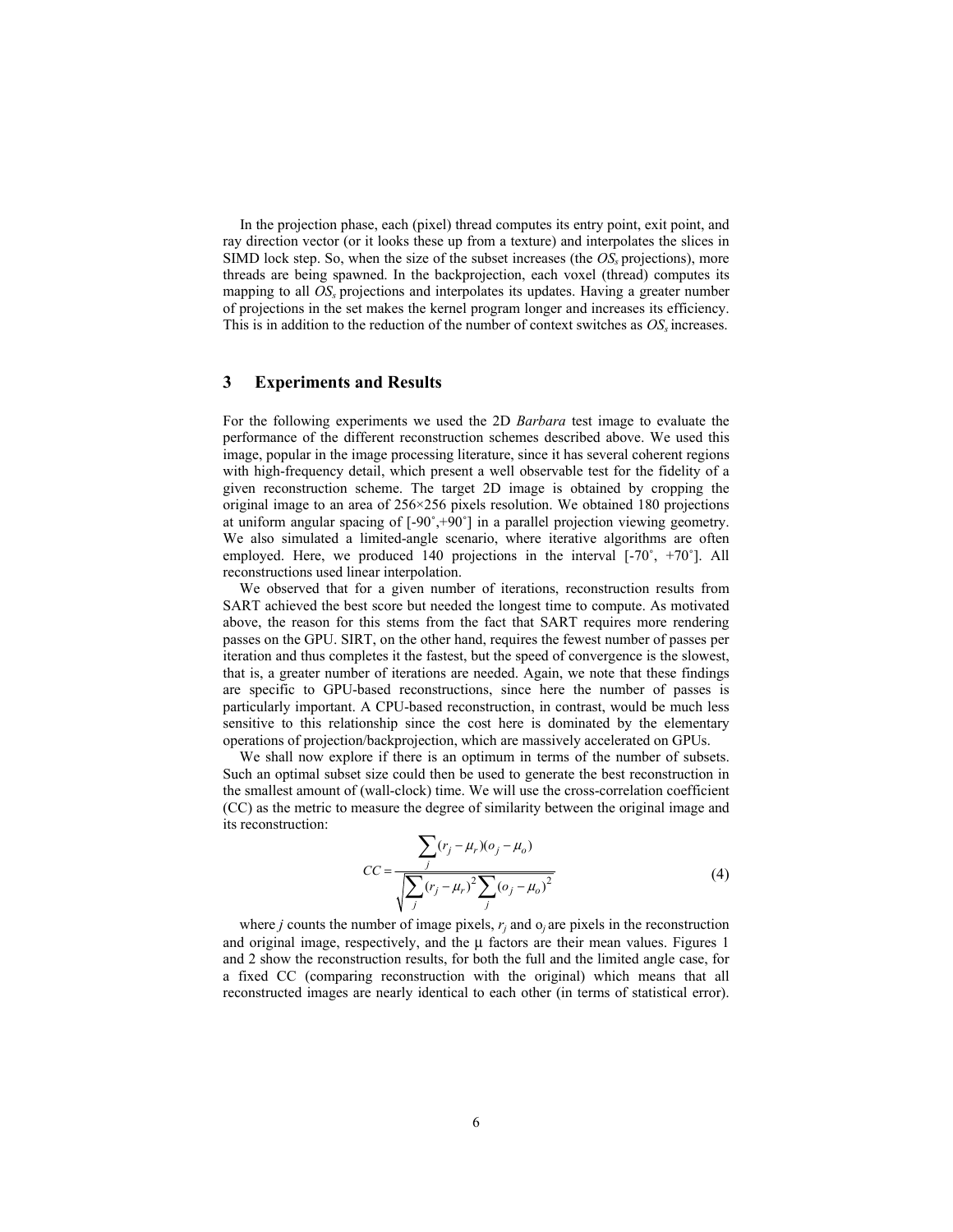There we observe that the smaller the number of subsets, the greater the number of iterations that are required to reach the set convergence threshold. As mentioned above, the wall clock time on the CPU is directly related to the number of iterations, so SIRT is roughly 87/6=14 times slower than SART on the CPU. However, due to the mentioned overhead involved in the GPU-based framework, different wall-clock times are produced with a GPU implementation. We measured that SART on the GPU takes nearly twice as long as SIRT and using 10 subsets (5 for the limited angle case with fewer projections) achieves the best timing performance compared to the other subset configurations.

More insight can be gained by studying the development of the CC metric both in terms of the number of iterations and the actual wall clock time. Figure 3 shows plots for both. In the top graph we observe that the smaller the number of subsets, the slower the speed of convergence in terms of CC. At the upper limit is SART which converges fastest. While this relationship has been known, the plot on the bottom is more novel. It reveals that there is a certain subset number for which the highest CC value can be maintained, consistently at all times. In the current experiment (the Barbara image reconstructed from 180 (140) evenly distributed projections), this number is 10 (5). However, this optimal number may vary in different reconstruction scenarios and applications.

Our next experiment deals with the composition of the subsets themselves. Figure 4 shows the performance of OS SIRT with three different numbers of subsets (here, 10, 20, and SART) using a regular interleaved projection selection (as it has been suggested for OS-EM) and our proposed random projection selection scheme. The results show that the random approach always performs better than the regular method, and the difference margin increases when more subsets are used, with the largest difference obtained with SART.

The tendency of SART to produce reconstructions noisier than the original and that of SIRT to produce reconstructions smoother than the original is also demonstrated in Figure 5, where we show the renditions of a line profile across another area of the Barbara image (only for the original image and reconstructions with SART and SIRT).

Finally, Figure 6 shows the results obtained with a medical dataset, reconstructed with the same framework. The projection data were obtained by a high-quality X-ray simulation from a CT dataset, labeled 'Original' in Figure 6. Similar outcomes are observed: a subset size of 10 achieved the best wall-clock time performance. Here we used the R-factor as the error metric, where the difference between the simulated and the scanner projections (the data) is divided by the sum of all pixels values from the scanner projections. We observe that OS SIRT with 10 subsets of 18 projections each reaches a preset R-factor=0.007 26% faster than SIRT and 86% faster than SART.

## **4 Conclusions**

We have shown that iterative reconstruction methods used in medical imaging, such as EM or SIRT, have special properties when it comes to their acceleration on GPUs. While splitting the data used within each iterative update into a larger number of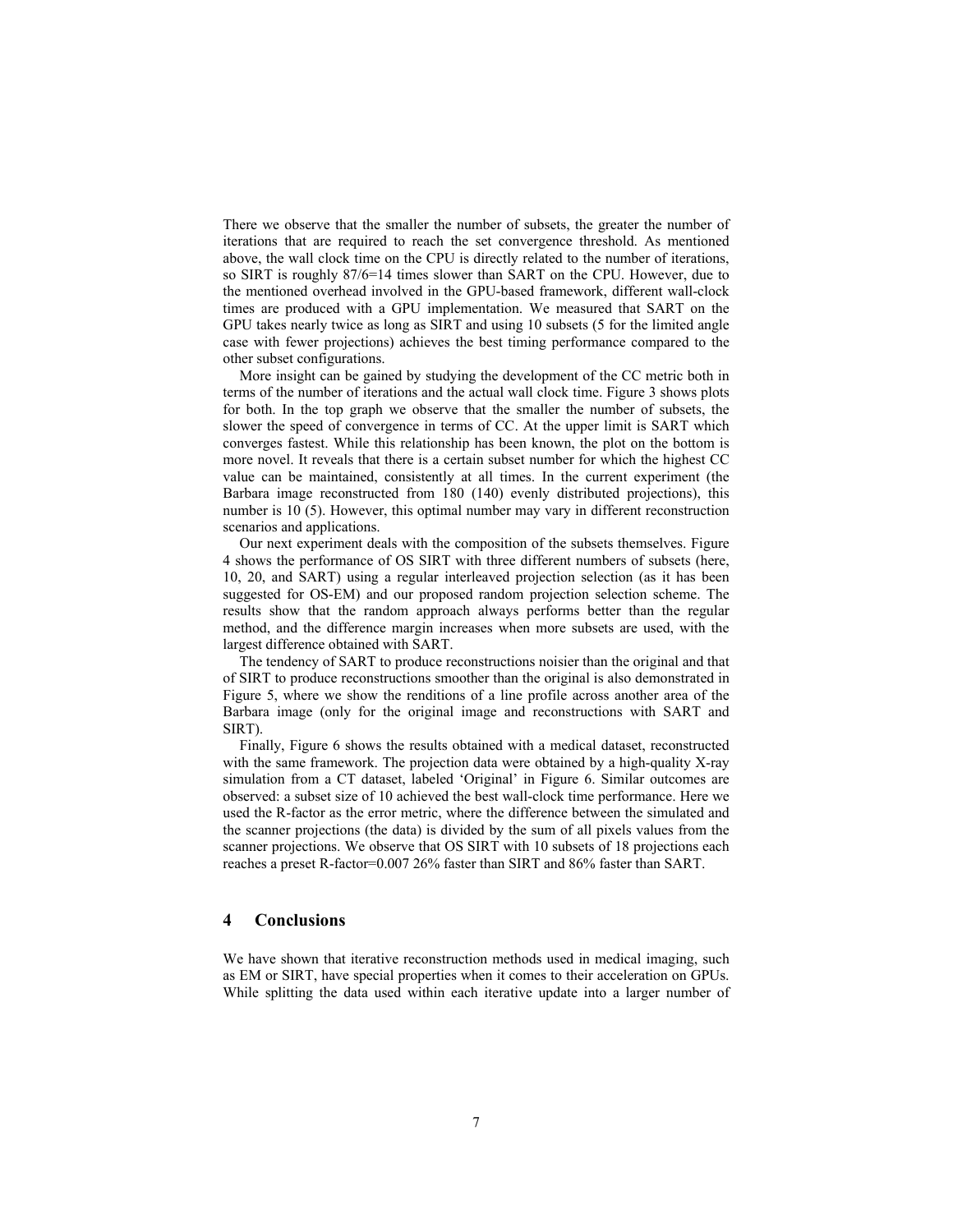smaller subsets has long been known to offer greater convergence and computation speed on the CPU, it is vastly slower on the GPU. This was a direct consequence of the thread fill rate in the projection and backprojection phase. Larger subsets spawn a greater number of threads, which keeps the pipelines busier and also reduces the latencies incurred by a greater number of passes and context switches. Seeking to identify the optimal subset size and number, we then generalized the popular Simultaneous Iterative Reconstruction Technique (SIRT) to OS SIRT. This generalization allows researchers to optimize the wall clock time required for a GPUaccelerated reconstruction, enabling high-quality reconstructions to be obtained faster, taking full account of the particularities associated with the GPU architecture and programming model. This OS SIRT can optimize the reconstruction performance by choosing the optimal number of subsets into which the projections are distributed (in random order). Here, it is likely that this optimal number of subsets will vary depending on the domain application and the general reconstruction scenario. Thus, in order to identify the optimal subset number for a new application setting, to be used later for repeated reconstructions within this application setting, one may simply run a series of experiments with different numbers of subsets and use the setting with the shortest wall clock time required for the desired reconstruction quality. In fact, such strategies are typical for GPU-accelerated general-purpose computing applications (GPGPU). For example, the GPU bench was designed to run a vast benchmark suite [17] to determine the capabilities of the tested hardware. Our findings with SIRT readily extend to EM since the two methods have, as far as the computations are concerned, similar operations and overhead. In future work, we plan to devise a more sophisticated  $\lambda$  schedule, which we believe will positively affect the reconstruction performance. It will most probably shift the optimal subset size to some degree, but it will not negate the general finding of this paper, which is that larger subsets are to be favored.

Although we have used CG shaders to obtain the results presented in this paper, similar symptoms also occur in CUDA where synchronization operations have to be formally called to finish executions of all threads within a thread block to resume the pipeline. In general, the underlying hardware, its architecture, and the overall thread management remain the same – just the API is different, enabling a tighter control over the threads. In future work, we plan to study the reported effects to a more detailed extent in CUDA, to determine if a shift in the performance-optimal subset configuration occurs. In fact, this is likely to happen for every new generation of the hardware. The main goal of this paper was not to recommend a specific optimal number of subsets, but to raise awareness to these interesting platform-related phenomena.

### **References**

- [1] A. Andersen, "Algebraic reconstruction in CT from limited views," *IEEE Trans. on Medical Imaging,* 8:50-55, 1989.
- [2] A. Andersen, A. Kak, "Simultaneous Algebraic Reconstruction Technique (SART): a superior implementation of the ART algorithm," *Ultrasonic Imaging*, 6:81-94, 1984.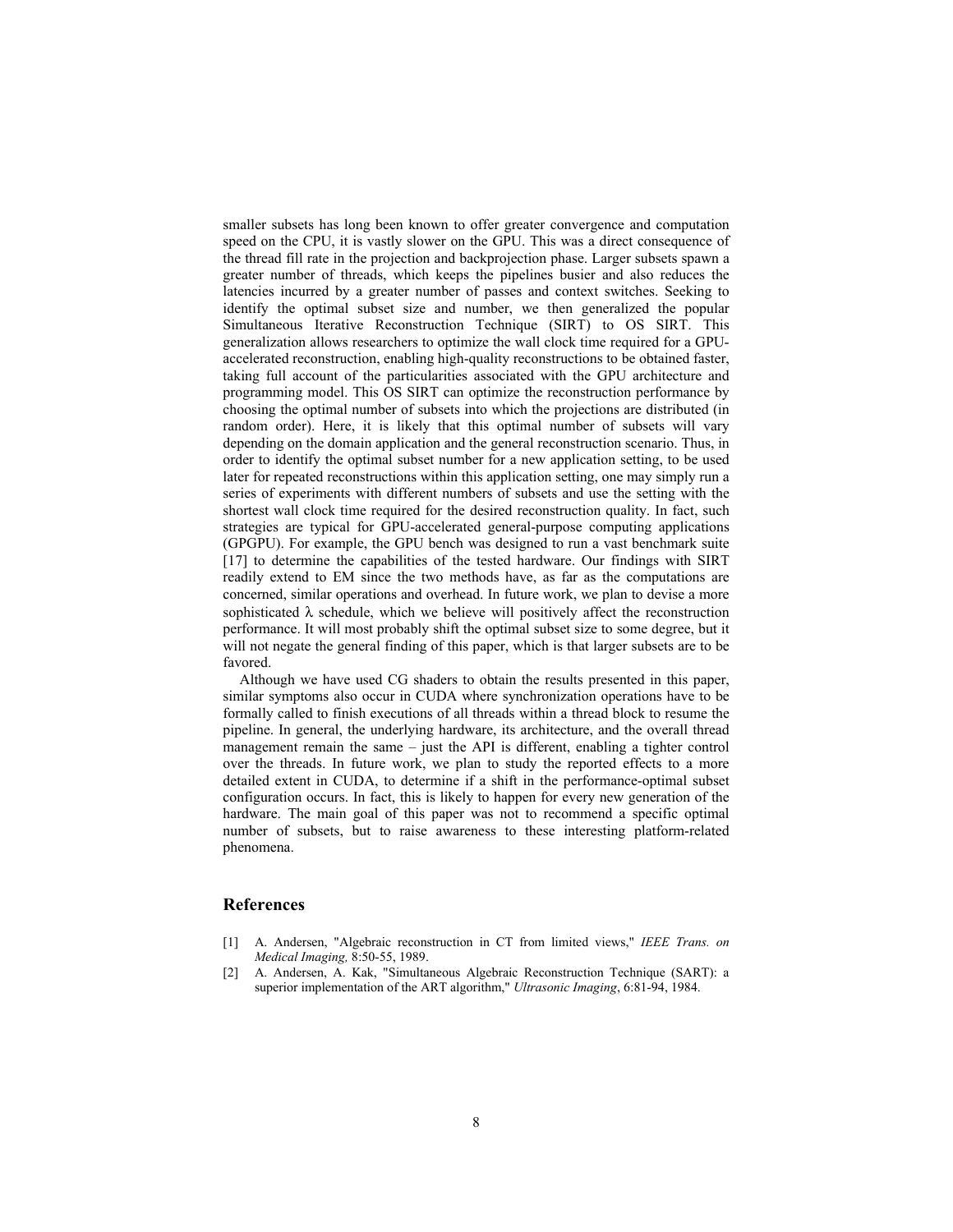- [3] Y. Censor, "On block-iterative maximization," *J. Information and Optimization Science,* 8:275-291, 1987.
- [4] R. Fernando, M. Kilgard, *The Cg Tutorial: The Definitive Guide to Programmable Real-Time Graphics,* Addison-Wesley Professional, 2003.
- [5] P. Gilbert, "Iterative methods for the 3D reconstruction of an object from projections," *J. Theoretical Biology,* 76:105-117, 1972.
- [6] R. Gordon, R. Bender, G. Herman, "Algebraic reconstruction techniques (ART) for threedimensional electron microscopy and X-ray photography," *J. Theoretical Biology,* 29:471-481, 1970.
- [7] H. Hudson, R. Larkin, "Accelerated Image Reconstruction Using Ordered Subsets of Projection Data," *IEEE Trans. Medical Imaging,* 13:601-609, 1994.
- [8] J. Kole, F. Beekman, "Evaluation of accelerated iterative x-ray CT image reconstruction using floating point graphics hardware", *Physics in Medicine and Biology*, 51:875-889, 2006.
- [9] J. Owens, D. Luebke, N. Govindaraju, M. Harris, J. Kruger, A.E. Lefohn, and T. Purcel, "A Survey of General-Purpose Computation on Graphics Hardware," *Eurographics 2005*, pp. 21-51, 2005.
- [10] T. Schiwietz, T. Chang, P. Speier and R. Westermann, "MR image reconstruction using the GPU," *Proc. SPIE 6142*, pp. 1279–90, 2006.
- [11] L. Shepp, Y. Vardi, "Maximum likelihood reconstruction for emission tomography," *IEEE Trans. on Medical Imaging,* 1:113-122, 1982.
- [12] F. Xu, K. Mueller, "Real-Time 3D Computed Tomographic Reconstruction Using Commodity Graphics Hardware," *Physics in Medicine and Biology*, 52:3405–3419, 2007.
- [13] F. Xu, K. Mueller, "Accelerating popular tomographic reconstruction algorithms on commodity PC graphics hardware," *IEEE Trans. on Nuclear Science*, 52:654-663, 2005.
- [14] X. Xue, A. Cheryauka, D. Tubbs, "Acceleration of fluoro-CT reconstruction for a mobile C-Arm on GPU and FPGA hardware: a simulation study," *Proc. SPIE 6142*, pp. 1494– 501, 2006.
- [15] http://www.gpgpu.org
- [16] http://www.nvidia.com/object/cuda\_develop.html
- [17] http://graphics.stanford.edu/projects/gpubench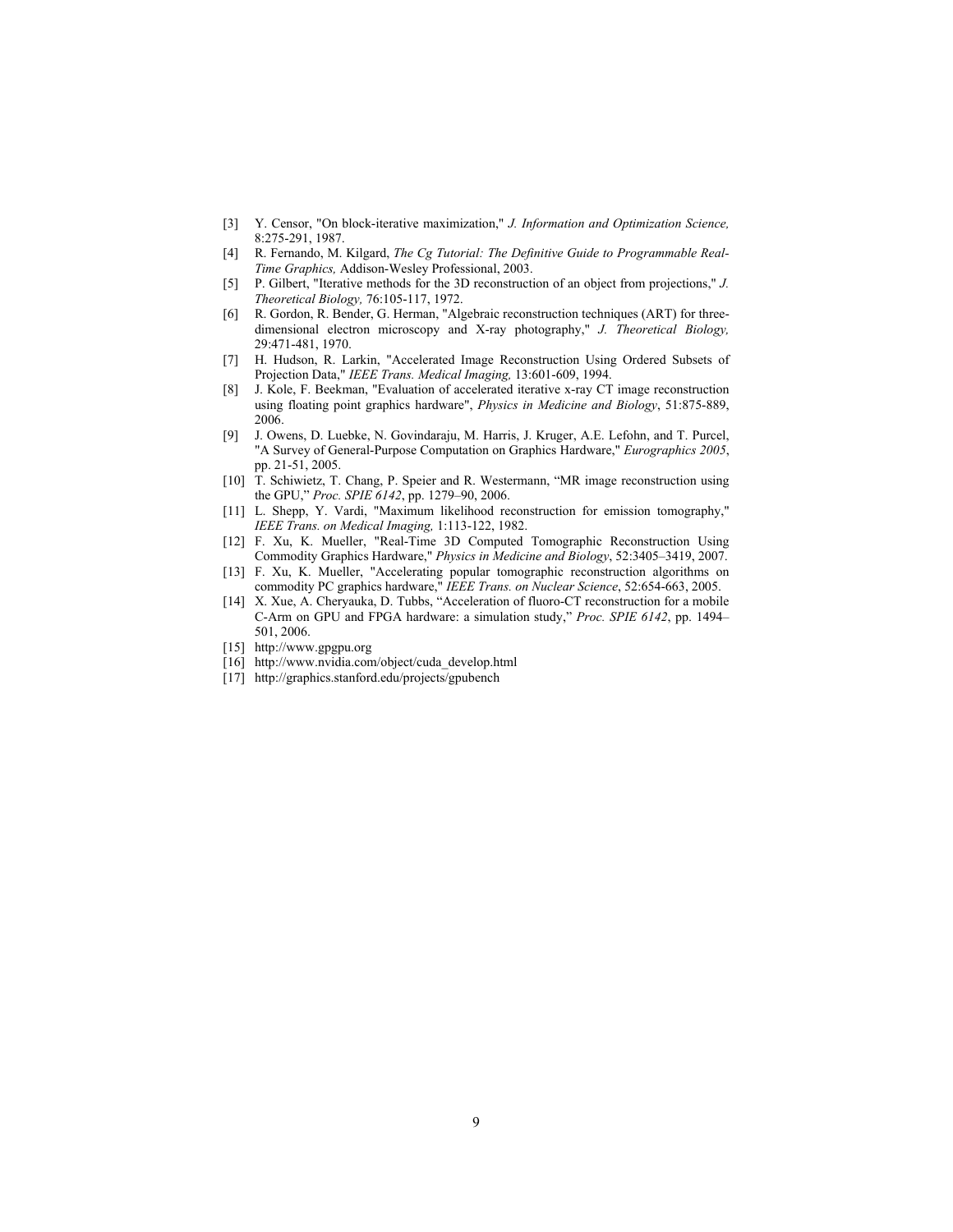| William               |             |                   |
|-----------------------|-------------|-------------------|
| Original              | <b>SIRT</b> | OS SIRT 10        |
| # iterations          | 87          | 47                |
| time (s)              | 5.89        | $\overline{5.17}$ |
|                       |             |                   |
| OS SIRT <sub>20</sub> | OS SIRT 60  | <b>SART</b>       |
| 32                    | 15          | 6                 |
| 11.28                 | 9.9         | 10.28             |

Fig. 1. Reconstructions obtained with various subset sizes for a fixed CC=0.95 and 180 projections in an angular range of 180˚. We observe that OS SIRT with 10 subsets of 18 projections each reaches this fixed CC value 12% faster than SIRT and 50% faster than SART.

| Original     | <b>SIRT</b> | OS-SIRT 5   |
|--------------|-------------|-------------|
| # iterations | 75          | 56          |
| time(s)      | 2.46        | 2.43        |
|              |             |             |
| OS-SIRT 20   | OS-SIRT 70  | <b>SART</b> |
| 30           | 15          | 12          |
| 8.96         | 4.53        | 15.84       |

Fig. 2. Reconstructions obtained with various subset sizes for a fixed CC=0.93 and 140 projections in an angular range of 140˚. We observe that OS SIRT with 5 subsets of 28 projections each reaches this set CC value 2% faster than SIRT and 84% faster than SART.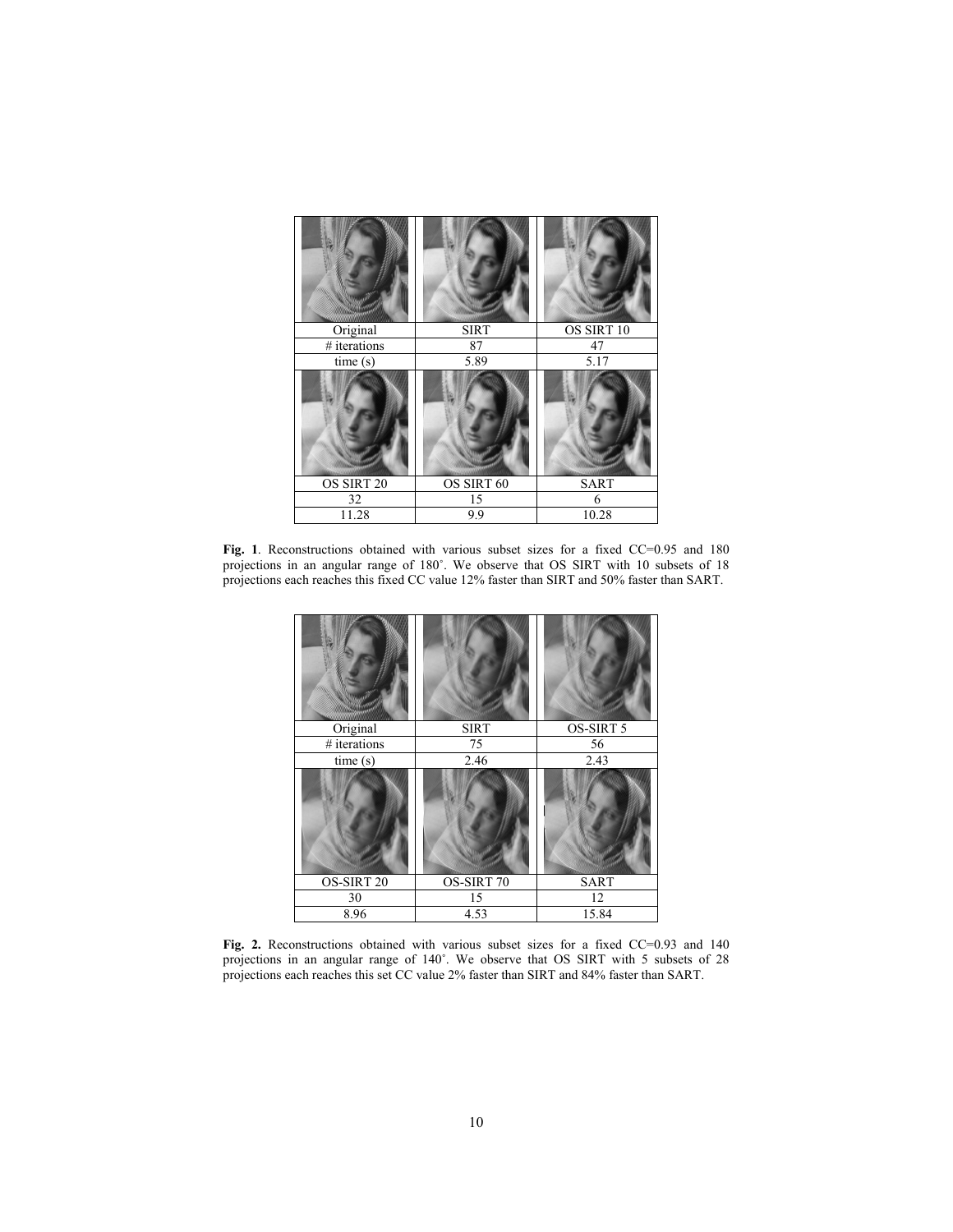

**Fig. 3.** (top) CC vs. number of iterations; (bottom): CC vs. wall clock time. We observe that while SART achieves the best results with the smallest number of iterations, OS SIRT achieves it in the smallest amount of time, within a GPU-accelerated framework.



**Fig. 4.** CC values for regular OS SIRT and randomized OS SIRT.

.